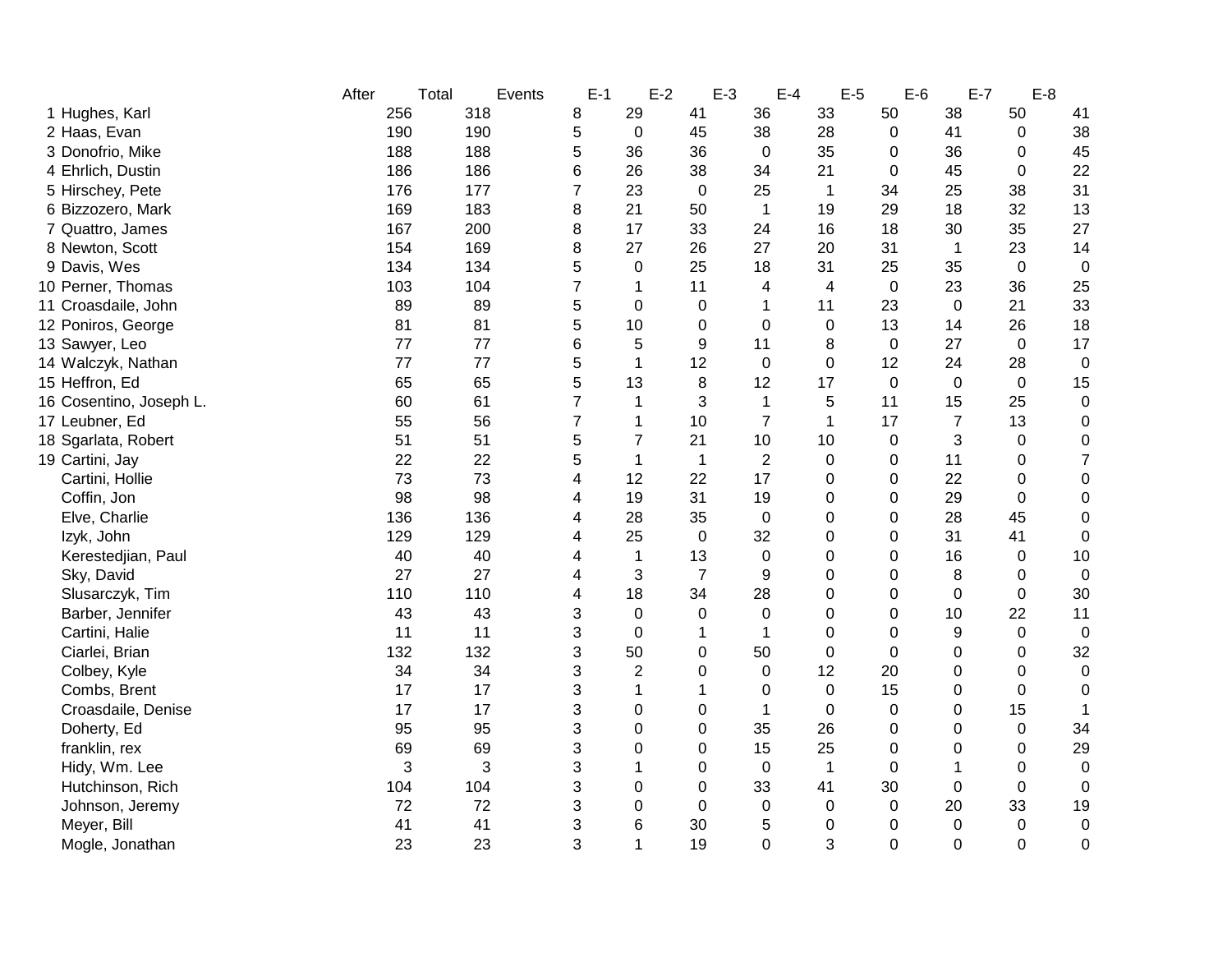| Mogle, Rich       | 3              | 3              | 3                       | 1           | 1                | 0           | 1           | 0                | $\boldsymbol{0}$ | 0                | $\mathbf 0$  |
|-------------------|----------------|----------------|-------------------------|-------------|------------------|-------------|-------------|------------------|------------------|------------------|--------------|
| Moseley, Garrison | 80             | 80             | 3                       | 24          | $\mathbf 0$      | 30          | 0           | 0                | 26               | 0                | $\mathbf 0$  |
| Quinn, Michelle   | 126            | 126            | 3                       | 31          | $\boldsymbol{0}$ | 45          | 0           | 0                | $\mathbf 0$      | 0                | 50           |
| Sadlik, Adam      | 29             | 29             | 3                       | 22          | $\mathbf 1$      | $\mathbf 0$ | 0           | 0                | 6                | 0                | $\mathbf 0$  |
| Szozda, John      | 70             | 70             | 3                       | 15          | 20               | 0           | 0           | 35               | 0                | 0                | 0            |
| Andrews, Kevin    | 53             | 53             | $\overline{2}$          | 0           | $\boldsymbol{0}$ | 29          | 24          | 0                | 0                | 0                | 0            |
| Bauer, Bret       | 83             | 83             | $\overline{2}$          | 0           | 0                | $\mathbf 0$ | 45          | 38               | 0                | 0                | 0            |
| Colegrove, Jeff   | 86             | 86             | $\overline{2}$          | 0           | 0                | $\mathbf 0$ | 36          | $\boldsymbol{0}$ | 50               | 0                | $\pmb{0}$    |
| Colegrove, Stefan | 79             | 79             | $\overline{2}$          | 0           | $\mathbf 0$      | 0           | 34          | 45               | 0                | 0                | 0            |
| Damico, Joe       | 15             | 15             | $\overline{\mathbf{c}}$ | 0           | 14               | 1           | 0           | $\mathbf 0$      | $\mathbf 0$      | 0                | $\mathbf 0$  |
| Davis, Frederick  | 19             | 19             | $\overline{c}$          | 0           | $\boldsymbol{0}$ | 3           | 0           | 16               | 0                | 0                | 0            |
| Deneka, Tom       | 60             | 60             | $\overline{c}$          | 0           | $\boldsymbol{0}$ | $\mathbf 0$ | 32          | 28               | 0                | 0                | $\mathbf 0$  |
| Everett, Heather  | 72             | 72             | $\overline{\mathbf{c}}$ | 41          | $\boldsymbol{0}$ | 31          | 0           | 0                | 0                | 0                | 0            |
| Fischetti, Sal    | 45             | 45             | $\overline{2}$          | 0           | 23               | 22          | 0           | 0                | 0                | 0                | 0            |
| Franklin, Tammy   | 5              | 5              | $\overline{2}$          | 0           | $\boldsymbol{0}$ | 1           | 0           | 0                | 0                | 0                | 4            |
| Freitas, Shelly   | $\overline{2}$ | $\overline{2}$ | $\overline{2}$          | 0           | 1                |             | 0           | 0                | 0                | $\boldsymbol{0}$ | $\mathbf 0$  |
| French, Jeff      | 45             | 45             | $\overline{2}$          | 0           | 0                | $\mathbf 0$ | 0           | 0                | $\mathbf 0$      | 29               | 16           |
| Ghezzi, Brian     | 30             | 30             | $\overline{2}$          | 0           | 0                | $\Omega$    | 0           | $\boldsymbol{0}$ | 12               | 18               | $\pmb{0}$    |
| Hargrave, Michael | 38             | 38             | $\overline{2}$          | 0           | $\mathbf 0$      | 21          | $\pmb{0}$   | $\boldsymbol{0}$ | 17               | 0                | 0            |
| Heermans, Nile    | 57             | 57             | $\overline{2}$          | 0           | $\boldsymbol{0}$ | $\mathbf 0$ | 30          | 27               | $\boldsymbol{0}$ | 0                | 0            |
| Heffron, Brian    | 19             | 19             | $\overline{2}$          | 4           | 15               | 0           | 0           | $\boldsymbol{0}$ | 0                | 0                | $\mathbf{0}$ |
| Henderson, Brad   | 60             | 60             | $\overline{c}$          | 0           | $\boldsymbol{0}$ | 0           | 0           | 0                | 34               | 0                | 26           |
| Hunt, Dana        | 44             | 44             | $\overline{2}$          | $\mathbf 0$ | 24               | $\mathbf 0$ | 0           | 0                | 0                | 0                | 20           |
| Kunke, Dale       | 62             | 62             | $\overline{c}$          | 38          | 0                | 0           | 0           | 24               | $\mathbf 0$      | 0                | 0            |
| Laughlin, Jon     | 53             | 53             | $\overline{2}$          | 20          | 0                | 0           | 0           | 0                | 33               | 0                | 0            |
| Lee, Francis      | $\overline{2}$ | $\overline{2}$ | $\overline{c}$          | 1           | 0                | 1           | 0           | 0                | 0                | 0                | 0            |
| McCoy, Dan        | 61             | 61             | $\overline{2}$          | 0           | 27               | 0           | 0           | 0                | 0                | 34               | 0            |
| Michels, James    | $\overline{2}$ | $\overline{2}$ | $\overline{2}$          |             | 1                | 0           | 0           | 0                | 0                | 0                | $\Omega$     |
| Misiaszak, Chad   | 17             | 17             | $\overline{2}$          | $\Omega$    | 0                | 0           | 0           | 0                | 0                | 16               |              |
| Mogle, Caye       | $\overline{2}$ | $\overline{2}$ | $\overline{2}$          | 0           | $\mathbf{1}$     | 0           | 1           | 0                | 0                | $\mathbf 0$      | 0            |
| Morton, Chris     | 86             | 86             | $\overline{2}$          | 0           | 0                | 0           | 50          | 36               | 0                | 0                | 0            |
| Ohlbaum, Paul     | $\overline{2}$ | $\overline{c}$ | $\boldsymbol{2}$        | 0           | $\mathbf 0$      | 1           | $\mathbf 0$ | 0                | $\overline{0}$   | 0                | 1            |
| Podszebka, Kevin  | 23             | 23             | $\overline{2}$          | 0           | 17               | 6           | 0           | 0                | 0                | 0                | $\Omega$     |
| Quinn, Paul       | 61             | 61             | $\overline{c}$          | 0           | $\mathbf 0$      | 26          | 0           | 0                | 0                | 0                | 35           |
| Sadlik, Gary      | 5              | 5              | 2                       |             | 4                | 0           | 0           | 0                | 0                | 0                | 0            |
| Seelbinder, Mark  | 79             | 79             | $\overline{2}$          | 0           | 0                | 0           | 38          | 41               | 0                | 0                | 0            |
| Stout, Ryan       | 44             | 44             | $\overline{2}$          | 11          | $\boldsymbol{0}$ | 0           | $\pmb{0}$   | 33               | 0                | 0                | $\pmb{0}$    |
| Szozda, Bill      | 44             | 44             | $\overline{2}$          | 16          | 28               | 0           | $\pmb{0}$   | 0                | 0                | 0                | $\pmb{0}$    |
| Turner, Greg      | 46             | 46             | $\boldsymbol{2}$        | $\pmb{0}$   | $\boldsymbol{0}$ | 20          | 0           | 26               | $\mathbf 0$      | 0                | $\pmb{0}$    |
| Volino, Matt      | 44             | 44             | $\overline{2}$          | 0           | $\mathbf 0$      | $\mathbf 0$ | 0           | $\mathbf 0$      | 13               | 31               | $\mathbf 0$  |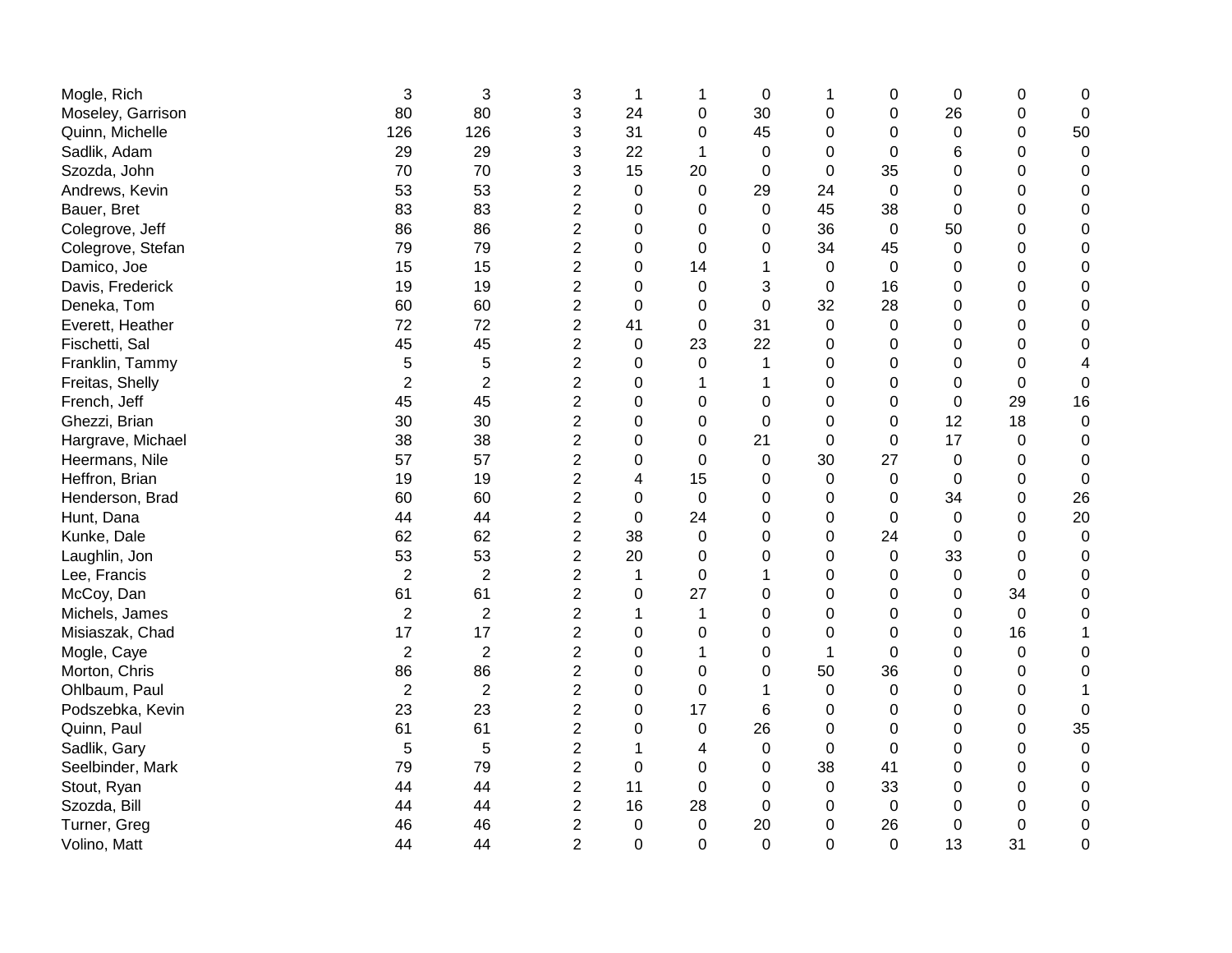| wysokowski, chris    | 55             | 55             | $\mathbf{2}$ | 0           | 32               | 23               | 0                | 0  | 0              | 0              | 0        |
|----------------------|----------------|----------------|--------------|-------------|------------------|------------------|------------------|----|----------------|----------------|----------|
| Barbagallo, Isabella | $\overline{2}$ | $\overline{2}$ | 1            | 0           | 0                | $\pmb{0}$        | 0                | 0  | $\overline{2}$ | 0              | 0        |
| Barbagallo, Tony     | 32             | 32             |              | 0           | 0                | $\boldsymbol{0}$ | 0                | 0  | 32             | 0              | 0        |
| Bell, Brian          | 8              | 8              |              | 0           | 0                | 8                | 0                | 0  | 0              | 0              | 0        |
| Bellucci, Brian      | 8              | 8              |              | 8           | 0                | 0                | 0                | 0  | 0              | 0              | 0        |
| Binder, Douglas      | 1              |                |              | $\Omega$    | 0                | $\Omega$         |                  | 0  | 0              | $\Omega$       | $\Omega$ |
| Bourdette, Brett     | 21             | 21             |              | 0           | 0                | 0                | 0                | 21 | 0              | $\Omega$       | 0        |
| Bourdette, Ron       | 10             | 10             |              | 0           | 0                | $\boldsymbol{0}$ | 0                | 10 | 0              | 0              | 0        |
| Breazzano, John      | 6              | 6              |              | 0           | 0                | 0                | 0                | 0  | 0              | 0              | 6        |
| Carroll, Chris       | 1              | 1              |              | 0           | 0                | 0                | 0                | 0  | 0              | 0              |          |
| Ceresi, Dan          | 19             | 19             |              | 0           | 0                | 0                | 0                | 0  | 19             | 0              | 0        |
| Chambers, Cody       | 22             | 22             |              | 0           | 0                | $\boldsymbol{0}$ | 0                | 22 | 0              | 0              | $\Omega$ |
| Ciarlei, Joe         | 28             | 28             |              | 0           | 0                | 0                | 0                | 0  | 0              | 0              | 28       |
| Colley, Matt         | 1              | $\mathbf 1$    |              | $\Omega$    | $\mathbf 0$      | $\Omega$         |                  | 0  | 0              | $\Omega$       | $\Omega$ |
| Costanzo, Tony       | 18             | 18             |              | 0           | 18               | 0                | 0                | 0  | 0              | 0              | 0        |
| Crevelli, Jesse      | 1              | $\mathbf 1$    |              | $\mathbf 0$ | $\mathbf 0$      | 1                | 0                | 0  | $\mathbf 0$    | 0              | 0        |
| Cruse, Joe           | 16             | 16             |              | 0           | 16               | 0                | 0                | 0  | 0              | $\pmb{0}$      | 0        |
| Danio, Vince         | 27             | 27             |              | 0           | $\boldsymbol{0}$ | 0                | 0                | 0  | 0              | 27             | 0        |
| Darminio, Mike       | 1              | 1              |              | 1           | 0                | 0                | 0                | 0  | 0              | 0              | 0        |
| Darrow, Jesse        | 18             | 18             |              | 0           | 0                | 0                | 18               | 0  | 0              | 0              | 0        |
| Davis, Chip          | 1              |                |              | $\Omega$    | 0                |                  | 0                | 0  | 0              | 0              | $\Omega$ |
| Denttaese, Ryan      | 1              |                |              | 0           | 0                | 1                | 0                | 0  | 0              | 0              | 0        |
| Dixon, Tyler         | 9              | 9              |              | 9           | 0                | $\boldsymbol{0}$ | 0                | 0  | 0              | 0              | 0        |
| Donnan, Greg         | 19             | 19             |              | $\mathbf 0$ | $\mathbf 0$      | 0                | 0                | 19 | 0              | 0              | 0        |
| DuBose, Jeff         | 29             | 29             |              | 0           | 29               | 0                | 0                | 0  | 0              | 0              | 0        |
| Earle, Adam          | 14             | 14             |              | 14          | 0                | 0                | 0                | 0  | 0              | 0              | 0        |
| Eginton, Mark        | 1              | $\mathbf 1$    |              | 0           | 0                | $\boldsymbol{0}$ | 0                | 0  | 0              | 0              |          |
| Ehrlich, Matthew     | 29             | 29             |              | 0           | 0                | 0                | 29               | 0  | 0              | $\Omega$       | 0        |
| Elve, Melissa        | 1              | 1              |              | 1           | $\Omega$         | $\Omega$         | 0                | 0  | 0              | $\Omega$       | 0        |
| Follette, Jennifer   | 1              | $\mathbf 1$    |              | 0           | 0                | 0                |                  | 0  | 0              | 0              | 0        |
| Frank, Evan          | 21             | 21             |              | $\mathbf 0$ | 0                | $\boldsymbol{0}$ | 0                | 0  | $\mathbf 0$    | $\mathbf 0$    | 21       |
| Gallinger, Art       | 1              | 1              |              | $\Omega$    | 1                | 0                | 0                | 0  | 0              | 0              | 0        |
| Gonzalez, Joe        | 30             | 30             |              | 30          | 0                | 0                | 0                | 0  | 0              | 0              | 0        |
| Gydesen, Cody        | 16             | 16             |              | 0           | 0                | 16               | 0                | 0  | 0              | 0              | 0        |
| Hering, Jeff         | 1              |                |              | 0           | 0                | 1                | 0                | 0  | 0              | 0              | 0        |
| Hidy, Danae          | 5              | 5              |              | 0           | $\Omega$         | 0                | 0                | 0  | 5              | $\Omega$       | 0        |
| Hughes, Connor       |                |                |              | 0           | 0                | 0                | 0                | 0  |                | 0              | 0        |
| Iraci, John          |                |                |              | 0           | 1                | $\boldsymbol{0}$ | 0                | 0  | 0              | 0              | 0        |
| Jeffrey, George      | 9              | 9              |              | 0           | 0                | 0                | $\boldsymbol{0}$ | 0  | $\mathbf 0$    | 0              | 9        |
| Kearney, Thom        | 5              | 5              | 1            | $\mathbf 0$ | 5                | $\overline{0}$   | $\overline{0}$   | 0  | $\overline{0}$ | $\overline{0}$ | 0        |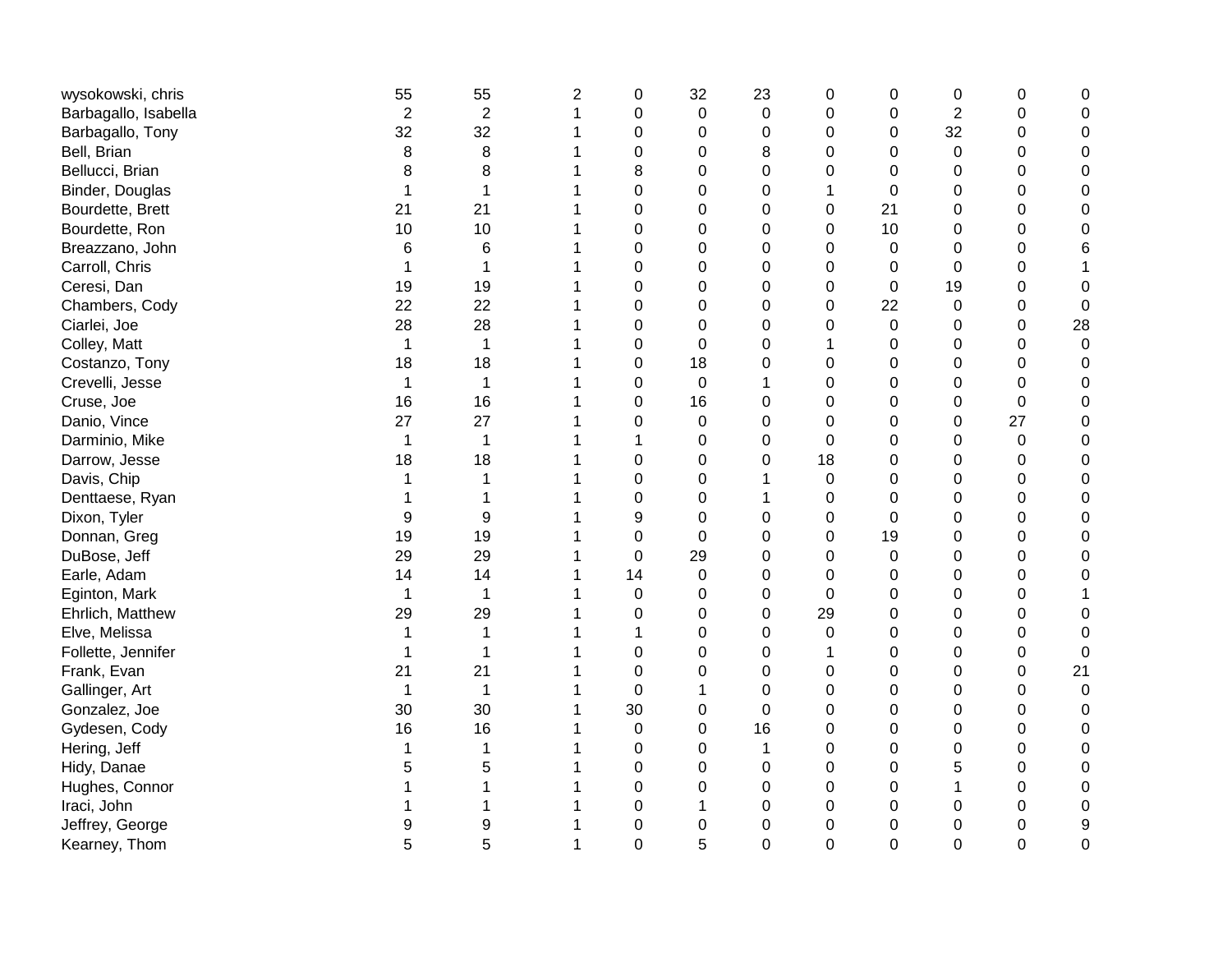| Kelley, Ray         | $\overline{c}$ | $\mathbf 2$    |   | 0              | 0              | 0           | $\overline{2}$   | 0        | 0  | 0                | 0              |
|---------------------|----------------|----------------|---|----------------|----------------|-------------|------------------|----------|----|------------------|----------------|
| Kintz, Allan        | 22             | 22             |   | 0              | 0              | 0           | 22               | 0        | 0  | $\mathbf 0$      | 0              |
| Krueger, Walt       | 9              | 9              |   | 0              | $\mathbf 0$    | 0           | $\boldsymbol{0}$ | 9        | 0  | 0                | 0              |
| Kubick, Kyle        | 15             | 15             |   | 0              | 0              | 0           | 15               | 0        | 0  | 0                | 0              |
| Lagorga, Nick       | 5              | 5              |   | 0              | 0              | 0           | 0                | 0        | 0  | 0                | 5              |
| Lamberson, Derwin   | 13             | 13             |   | 0              | 0              | $\Omega$    | 13               | 0        | 0  | $\Omega$         | 0              |
| Lampe, Bryce        | 19             | 19             |   | 0              | 0              | $\Omega$    | 0                | 0        | 0  | 19               | 0              |
| Lorence, Tony       | 30             | 30             |   | 0              | 0              | 0           | 0                | 0        | 0  | 30               | 0              |
| Mackenzie, Colleen  | 4              | 4              |   | 0              | 0              | 0           | 0                | 0        | 4  | $\mathbf 0$      | 0              |
| Majewski, David     | 1              |                |   | 0              | $\mathbf 0$    | 0           | 0                | 0        | 0  | 0                |                |
| Martin, Thomas      | 9              | 9              |   | 0              | 0              | 0           | 9                | 0        | 0  | 0                | 0              |
| Matt, Kowaleski     | 13             | 13             |   | $\mathbf 0$    | $\mathbf 0$    | 13          | 0                | 0        | 0  | 0                | 0              |
| Mercado, Jose       | 33             | 33             |   | 33             | 0              | 0           | 0                | 0        | 0  | $\Omega$         | 0              |
| Modlin, George      | 27             | 27             |   | $\Omega$       | 0              | 0           | 27               | 0        | 0  | 0                | 0              |
| Montant, Jean-Paul  |                |                |   | 0              | 0              | 0           | 1                | 0        | 0  | $\Omega$         | 0              |
| Nicolaisen, Douglas | 1              | 1              |   | 0              | 0              | 0           | 0                | 0        | 0  | $\mathbf 0$      |                |
| OConnor, Rob        | 14             | 14             |   | 0              | $\mathbf 0$    | 14          | 0                | 0        | 0  | 0                | 0              |
| Oneill, John        | 17             | 17             |   | 0              | 0              | 0           | 0                | 0        | 0  | 17               | 0              |
| Pawlowski, Aaron    | 1              | 1              |   | 0              | 0              | 0           | 0                | 0        | 0  | $\mathbf 0$      |                |
| Pena, Branton       | 8              | 8              |   | $\mathbf 0$    | 0              | $\Omega$    | $\Omega$         | 0        | 0  | $\Omega$         | 8              |
| Perrin, Jim         | 34             | 34             |   | 34             | $\Omega$       | 0           | 0                | $\Omega$ | 0  | 0                | 0              |
| Pierce, Ken         | 32             | 32             |   | $\mathbf 0$    | 0              | 0           | 0                | 32       | 0  | 0                | 0              |
| Potocki, Dave       | 35             | 35             |   | 35             | 0              | 0           | $\boldsymbol{0}$ | 0        | 0  | 0                | 0              |
| Potocki, Michael    | 45             | 45             |   | 45             | 0              | 0           | 0                | 0        | 0  | $\boldsymbol{0}$ | 0              |
| Prior, Scott        | 36             | 36             |   | 0              | $\mathbf 0$    | 0           | 0                | 0        | 0  | $\mathbf 0$      | 36             |
| ramey, philip       | 1              | $\mathbf 1$    |   | 0              | 0              | 0           | 1                | 0        | 0  | 0                | 0              |
| Raymond, Collin     | 24             | 24             |   | 0              | $\mathbf 0$    | 0           | 0                | 0        | 0  | $\mathbf 0$      | 24             |
| Raymond, Dave       | 23             | 23             |   | 0              | 0              | 0           | 0                | 0        | 0  | 0                | 23             |
| Raymond, Ron        | 1              | 1              |   | 0              | 0              | 0           | 1                | 0        | 0  | 0                | 0              |
| Roth, Kate          | 1              | 1              |   | 0              | 0              | 1           | 0                | 0        | 0  | 0                | 0              |
| Scion, Chris        | 21             | 21             |   | 0              | 0              | 0           | 0                | 0        | 21 | $\mathbf 0$      | 0              |
| Sherwood, Mark      |                |                |   | 0              | $\mathbf 0$    | 0           | 1                | 0        | 0  | $\mathbf 0$      | 0              |
| Steele, Nathaniel   | 6              | 6              |   | 0              | 6              | 0           | $\Omega$         | 0        | 0  | 0                | 0              |
| Sterling, Joe       | 2              | $\overline{2}$ |   | 0              | 0              | 0           | 0                | 0        | 0  | $\Omega$         | $\overline{c}$ |
| Taroli, Ed          | 12             | 12             |   | 0              | 0              | 0           | 0                | 0        | 0  | 0                | 12             |
| Tucker, Jay         | 14             | 14             |   | 0              | 0              | 0           | 0                | 0        | 0  | 14               | $\mathbf 0$    |
| Unneland, Luke      | 3              | 3              |   | 0              | 0              | 0           | 0                | 0        | 0  | 0                | 3              |
| VanAlstyne, Mark    |                |                |   |                | 0              | 0           | 0                | 0        | 0  | $\mathbf 0$      | 0              |
| Voorheis, Logan     |                |                |   | 0              | $\mathbf 0$    | 0           | 1                | 0        | 0  | 0                | 0              |
| Walczyk, Stephen    | $\overline{2}$ | $\overline{2}$ | 1 | $\overline{0}$ | $\overline{2}$ | $\mathbf 0$ | 0                | 0        | 0  | $\mathbf 0$      | 0              |